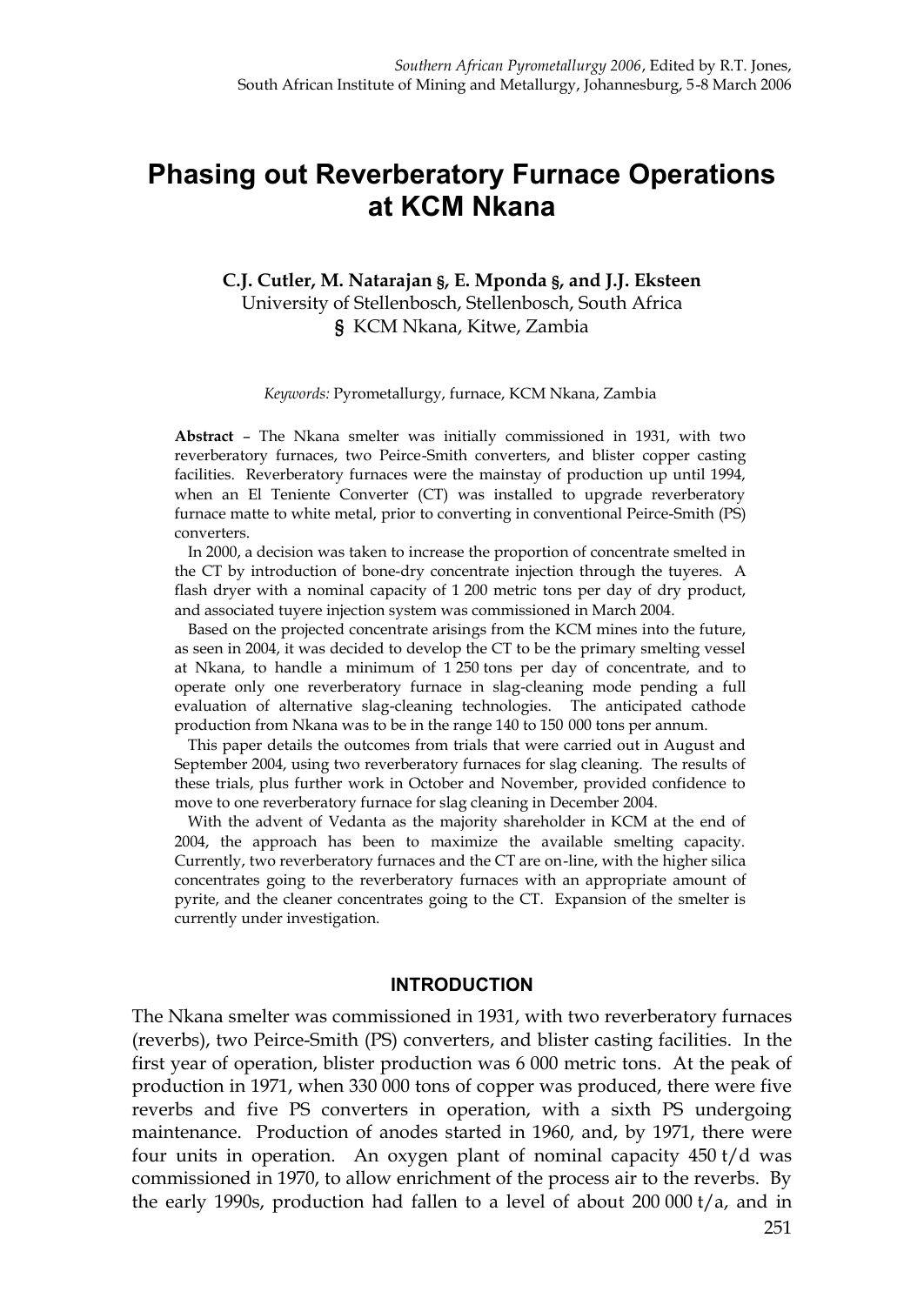1993 fell again to around 130 000 tons. Production has been between 100 000 and 125 000 tons per annum since that time.

# **INTENSIFICATION OF THE SMELTING PROCESS**

By the mid 1980s, ZCCM (Zambia Consolidated Copper Mines) management realised that Nkana faced serious operating cost and reliability problems into the future, by continuing to run end-wall-fired reverb furnaces as the primary smelting units. The other driver for change was the need for additional acid for leaching of the Nchanga refractory ores to increase production of electrowon copper.

The 1986 study team's recommendations were to retrofit two conventional reverbs with an oxy-fuel roof-burner system, and install an El Teniente Converter to convert matte plus additional concentrates to white metal. Some of the PS converters would be retained for the conversion of white metal to blister copper.

The first oxy-fuel retrofit was commissioned in 1990. The waste heat boilers used on the conventional reverb were replaced by an evaporative cooling chamber followed by cyclones. It was anticipated that the retrofitted furnace would smelt 800 tons of concentrate per day, compared to 450 t/d with an endfired furnace using 14 oxy-fuel burners and around 200 t/d oxygen. In the event, the design of the gas-handling system was sufficient only to handle a maximum of nine burners - around 500 t/d concentrate.

The CT was commissioned in August 1994. The main design parameters are given in Table I. The design followed the Codelco practice at the time where seed matte was taken from the reverb furnaces to make up the energy balance and provide a fayalitic slag chemistry with a  $Fe/SiO<sub>2</sub>$  ratio of around 1.4/1. In the case of Nkana, this factor is extremely important because Nchanga and Konkola concentrates are deficient in sulphur and iron. The concentrate chemical and mineralogical analyses are listed in Tables II and III. The Nchanga concentrates are predominantly chalcocite, the Konkola concentrates predominantly bornite and chalcocite, and Nkana concentrates predominantly chalcopyrite.

The other difficulty with KCM concentrates is the level of  $SiO<sub>2</sub>$  in concentrates; up to 30% in the case of Nchanga medium-grade concentrates. In addition, not all of the silica in concentrate is available for fluxing with iron. Although an overall mass balance for the smelter indicates that no additional silica (beyond that contained in the concentrates) is required to satisfy the slag chemistries for the reverbs and CT, in practice additional silica is required.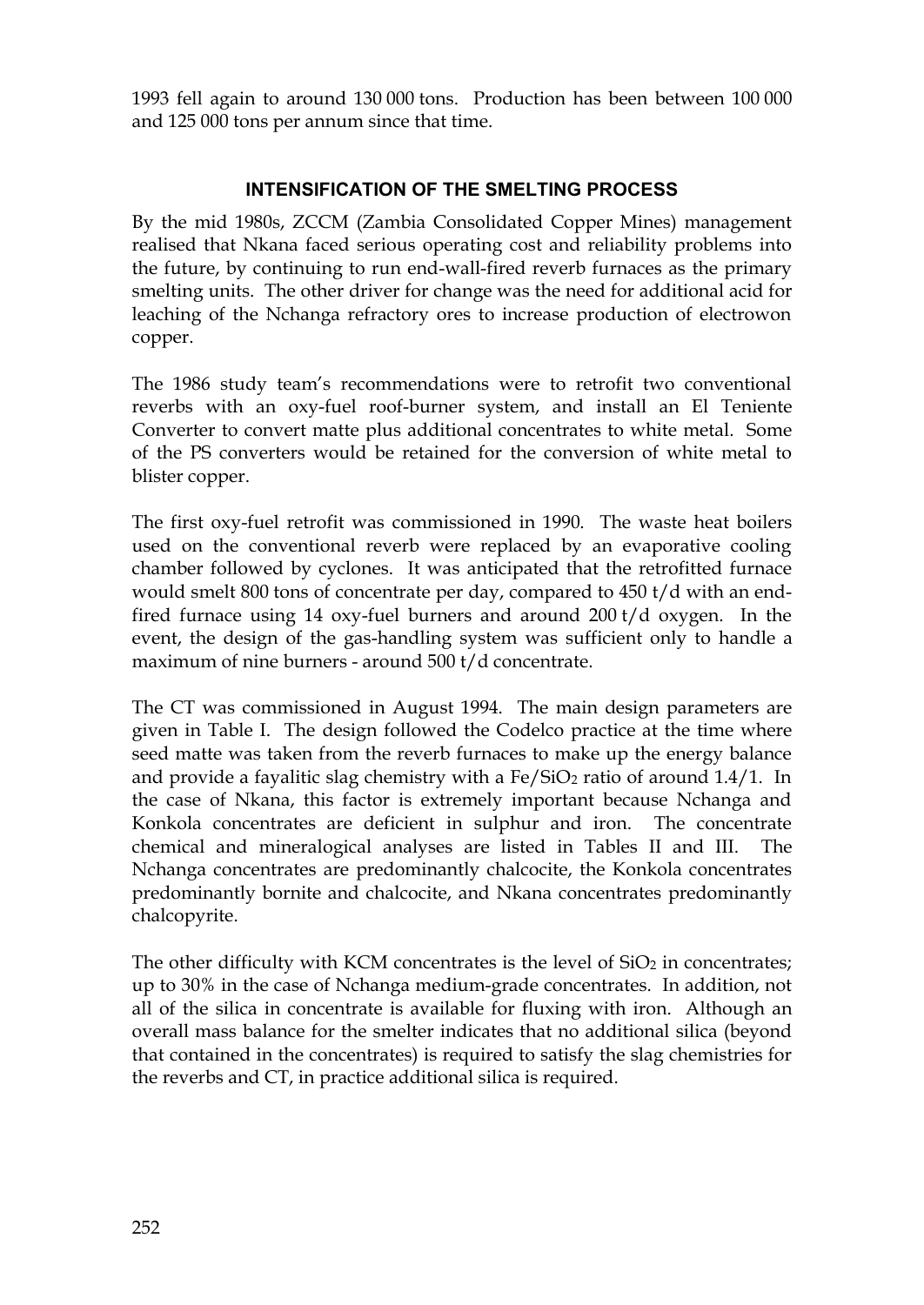| Parameter                | Units  | Performance<br>Design with<br>Green<br>Test 14/09/94<br>Charge |       | <b>Best Performance</b><br>with Green<br>Charge |
|--------------------------|--------|----------------------------------------------------------------|-------|-------------------------------------------------|
|                          |        |                                                                |       |                                                 |
| Concentrate Treatment    | t/d    | 500                                                            | 595   | 672                                             |
| Concentrate Blend Ratio  |        |                                                                |       |                                                 |
| Nchanga/Nkana/Pyrite     | $\%$   | 100/0                                                          | 50/50 | 55/36/9                                         |
| Matte Supply from        |        |                                                                |       |                                                 |
| Reverbs                  | ladles | 53                                                             | 37    | 19                                              |
| Matte Grade              | $\%$   | 53                                                             | 52    | 57                                              |
| <b>White Metal Grade</b> | $\%$   | 75                                                             | 74    | 77                                              |
| Reverts                  | t/d    | 0                                                              | 0     | 46                                              |
| Oxygen Enrichment        | $\%$   | 32                                                             | 27    | 29                                              |

**Table I:** Key CT Operating Parameters

**Table II:** KCM Concentrate Compositions

| $\frac{0}{0}$<br>Assay         | Konkola | Nchanga HG | Nchanga MG | Nkana |
|--------------------------------|---------|------------|------------|-------|
|                                |         |            |            |       |
| Cu                             | 41.9    | 39.7       | 33.7       | 27    |
| Fe                             | 10.4    | 10.5       | 6.3        | 22.8  |
| S                              | 15.9    | 11.9       | 10.8       | 24    |
| SiO <sub>2</sub>               | 17.9    | 21.1       | 30.4       | 12.8  |
| $Al_2O_3$                      | 4.8     | 4.8        | 6.9        | 1.6   |
| CaO                            | 1.2     | 0.7        |            | 1.9   |
| MgO                            | 1.2     | 1.6        | 2.4        | 4.4   |
| Fe <sub>2</sub> O <sub>3</sub> | 4.5     | 10.5       |            | 4.5   |

**Table III:** KCM Concentrate Mineralogy

| Mineralogical<br>Composition % | Konkola      | Nchanga<br>HG | Nchanga MG | <b>Nkana</b> |
|--------------------------------|--------------|---------------|------------|--------------|
|                                |              |               |            |              |
| Chalcopyrite                   | 15.4         | 3             | 5          | 57.5         |
| Bornite                        | 22.2         | 5.2           | 3.3        | 10.4         |
| Chalcocite                     | 23.6         | 38.1          | 31.6       | 0.5          |
| Pyrite                         | 0.2          | 3.5           | 3.5        | 2.1          |
| Pyrrhotite                     |              |               |            |              |
| Carrolite                      | 1.1          | 1.8           | 0.1        | 0.5          |
| Native copper                  | 1.1          | 0.1           | 0.5        | 0.1          |
| Malachite                      | 2.4          | 6.3           | 4          |              |
| Pseudomalachite                | 0.2          | 0.1           | 0.2        |              |
| Chrysocolla                    | 0.1          | 0.1           | 0.1        |              |
| Azurite                        |              |               | 0.1        |              |
| Cuprite                        | 0.5          | 1.3           | 1.8        |              |
| Microcline                     | $\mathbf{1}$ | 9.5           | 13.5       | 3.5          |
| Talc                           | 1            | 3.5           | 5.1        | 9.6          |
| Silica                         | 10.7         | 7.1           | 10.3       | 2.9          |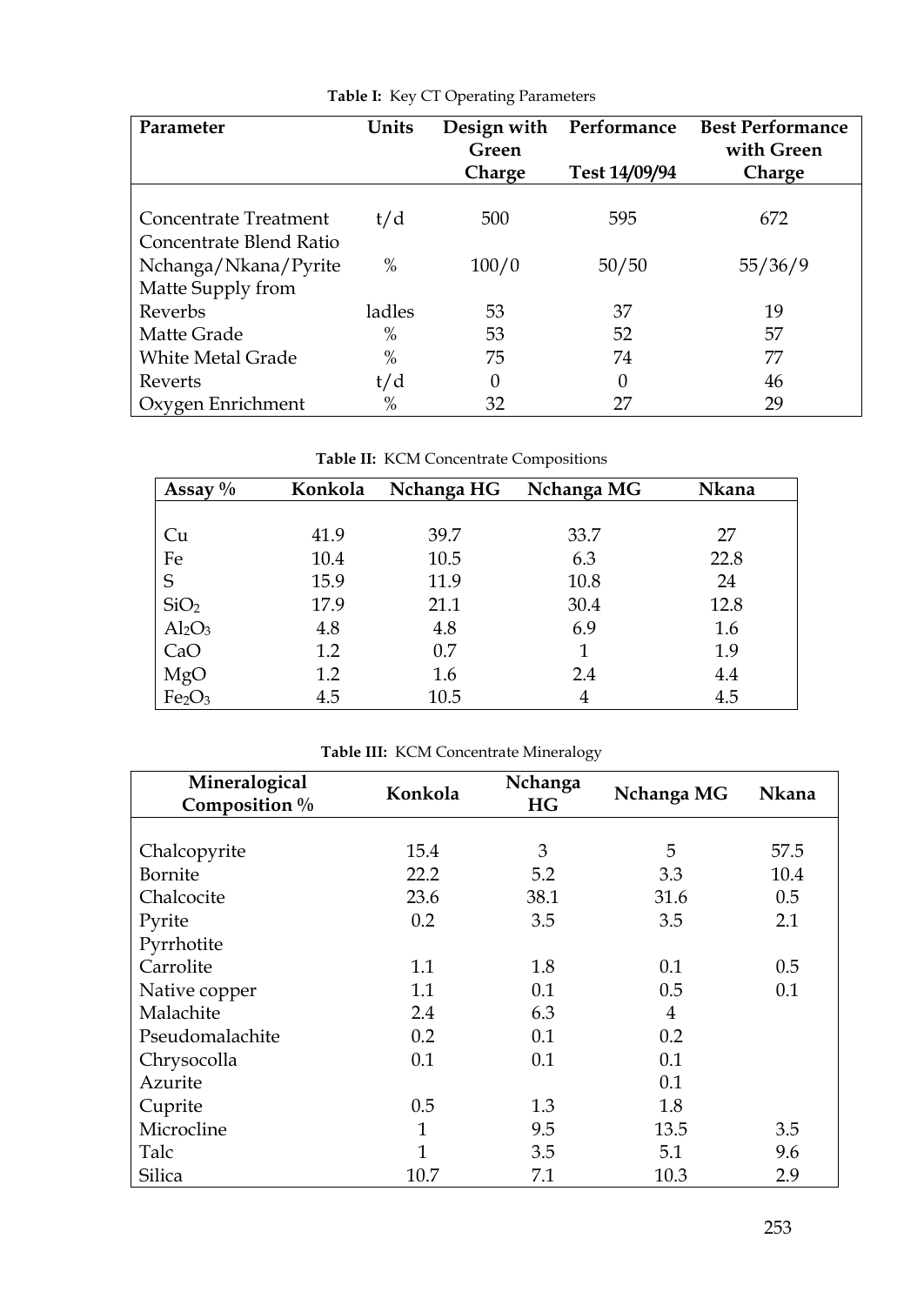The effect of the concentrate blend on the main operating parameters is demonstrated in Table I. For the performance test, where the Nchanga/Nkana ratio was 50/50, the matte supply from the reverbs was much less than design, and could have been further reduced by increasing the oxygen enrichment to the design level.

Looking at the numbers for best performance with green charge in Table I, the reverb matte requirement is 35% of design, with further room to move on the oxygen enrichment levels.

# **ASSESSMENT OF OPERATIONS IN JANUARY 2003**

# **A new direction**

Anglo American exited their relationship with KCM in December 2002. They took a management contract rather than an equity position in the Nkana smelter and refinery at vesting in 2000. They had an option to take equity, pending the outcome of their studies into the future of operations after a planned major expansion of the Konkola mine.

Their principal interest proved to be around hydrometallurgical processing of the additional concentrates from Konkola, and not in the development of the Nkana smelter and refinery.

The incoming CEO had the view that the future of KCM was about producing sufficient acid from smelting operations to allow expansion of the leach/SX/electrowinning operations, and so offset the relatively high costs of smelting against the lower costs of electrowon copper.

The direction set for the smelter was to optimize the available equipment, and set the foundations for a competitive smelter and refinery with a production of around 150 000 t/a cathode. This capacity was based on a twenty-year forecast of concentrates from the KCM mines, assuming a modest expansion of the Konkola mine and a limited quantity of purchased concentrates.

# **Operating philosophy**

The operating philosophy at Nkana was to have all of the available vessels either in operation, or hot to help mitigate the effect of any breakdowns.

The difficulty with this philosophy of operation, apart from the unit costs, is effectively spreading the maintenance effort. The net result was poorly maintained equipment, performing well below what could be considered acceptable performance indices. It is easy to see how this came about, given the installed equipment available, and the lack of focus on costs.

An illustration is concentrate throughput. Two conventional coal-fired reverbs with oxygen enrichment have a design capacity of 450 t/d concentrate each.**<sup>1</sup>** The CT has a design capacity of 500 tons per day concentrate, in green charge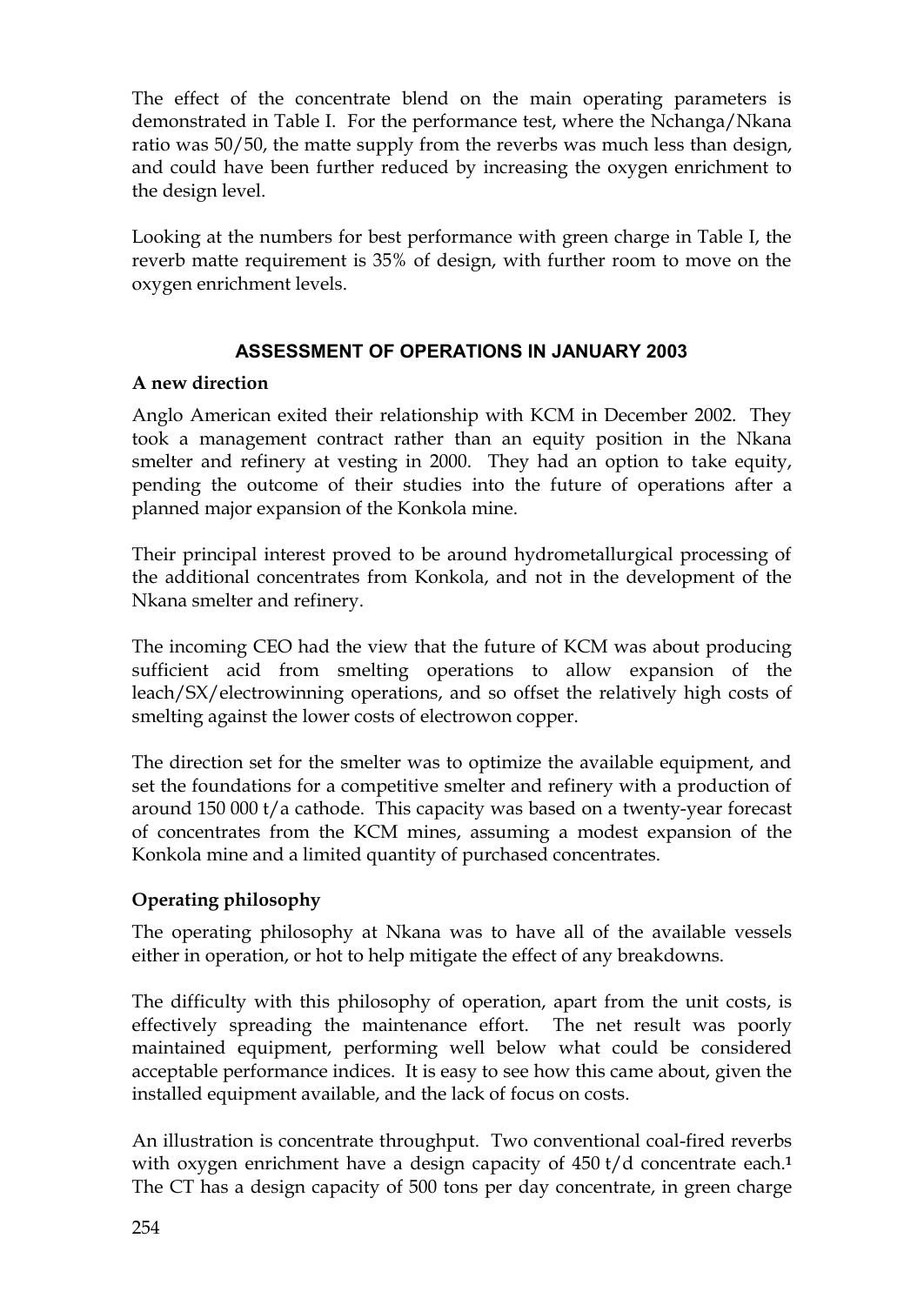mode (with reference to Table I), but the total for the three units at the beginning of 2003 was 8 – 900 tons per day.

# **Role of the CT**

A practice had grown up over the years for all of the reverb matte to go to the CT. This was probably because the design basis for the CT involved the use of seed matte from the reverbs, but, at Nkana, the CT was rolled out if there was no reverb matte available so that copper production was effectively at a standstill. The other side of this practice was that when the CT had no room for reverb matte, the firing rate on the reverbs was cut so that concentrate input to the total smelter was reduced.

The writer's operating experience prior to Nkana was with a similarly sized vessel. The Noranda Reactor is a 'sister' technology to the CT but with a different operating philosophy. The mode of operation is to use much higher levels of oxygen enrichment, no seed matte, and effectively drive the concentrate throughput by the total oxygen input from process air and oxygen. In the case of Nkana, where iron and sulphur levels are lower than for traditional chalcopyrite concentrates, it is not possible to provide the shortfall in energy by oxygen alone, and use of some seed matte is the simplest solution.

The other significant difference between the Chilean (CT) and the Canadian (Noranda Reactor) approach is the white metal grade. The practice at Nkana is to take an end point in the CT of 74 – 77% Cu, and so do away with a slag blow in the PS converters. The downside is that the PS converters tend to build up a layer of high-magnetite slag below the tuyere line, which, if not washed out on a regular basis, limits vessel capacity. The Noranda practice is to take an end point of around 72% Cu, which necessitates a slag blow in the PS converters, usually with oxygen enrichment of the blast air. The downside is skimming the slag from the slag blow, but the upside is cleaner converter barrels and higher reverts and cold dope consumption over the total blow.

# **Smelter Reverts Handling**

At Nkana, the practice was to take all reverts back to the revert-crushing plant and treat them through the reverbs as part of the charge mix. With the CT online, the generation of high-grade reverts appeared to go up; in actual fact they did because of the white metal shells make, but the effect was exaggerated due to reduced consumption of high-grade reverts in PS white metal blows.

# **Anode Scrap Melting**

The Nkana smelter traditionally handled electrowon copper scrap from the Nchanga operations, as well as the by-product copper from the cobalt operations at Chambishi and Nkana, and the Nkana tank-house anode scrap. With the change in PS operations after the CT was commissioned, a surplus of scrap built up, and the duty for #5 converter was changed to scrap melting using heavy fuel oil and oxygen. At a later date, another (spare) converter barrel was converted for scrap melting use using heavy fuel oil and oxygen.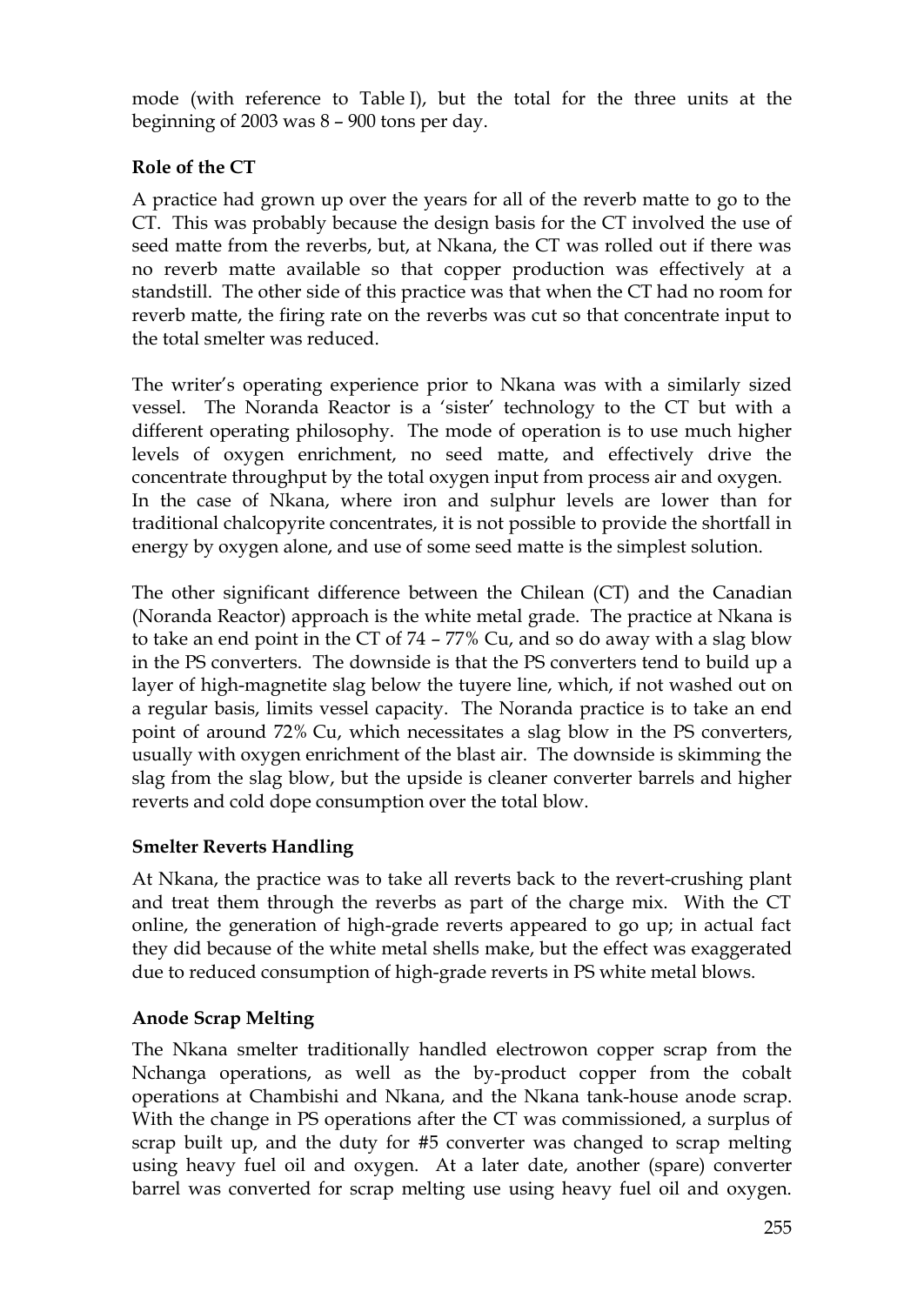The usual practice was to run one vessel while the other was on maintenance, but both were used together on occasions.

### **DECOUPLING THE CT FROM REVERBERATORY FURNACE AND PEIRCE-SMITH CONVERTER OPERATIONS**

The first step was to carry out mass and energy balances for the CT, based on expected concentrate grades, with a variety of feed mixes to establish the minimum matte requirements for the CT. Metsim was used for this exercise, and the modelling work is reported elsewhere.**2** Cam Harris from HG Engineering assisted with the validation of this work, and it was concluded that, even at concentrate throughputs of greater than 1 000 t/d, there would be a low-grade matte requirement of around ten ladles per day.

The same calculations indicated that oxygen enrichment would need to be raised to  $34 - 36$ %, and that  $20 - 40$  t/d of coal would be needed - as auxiliary fuel, and to assist in the control of magnetite in the slag to between 18 and 23%.

The other aspect examined was the use of pyrite as a way of closing the iron and sulphur balances in the CT, in addition to, or in place of, reverb matte, and as a tool for matte grade control in the reverb, to maintain the best copper in discard slag. Some trials were run in the CT with up to 30% pyrite on charge, but the net result overall in the smelter was to displace copper units. The optimum result was to use pyrite in the reverb for matte grade control, in spite of the fact that some sulphur was lost to acid as a result, and this was the practice adopted.

The most important task was to increase the specific smelting capacity of the reverb furnaces to around their design capacity of 450 t/d concentrate, or to take one furnace off line in order to reduce unit costs. The poor specific smelting performance was primarily due to the practice of cutting fires either because the CT was not in a position to take the matte or because the furnaces were at high levels due to a breakdown or hold-up in the slag handling system from the reverbs. In the event, the best achieved on a consistent basis was an average of 350 t/d per reverb.

The introduction of mixed blows (reverb matte plus white metal) and straight reverb matte blows in the PS converters was the most important 'culture change' in the de-bottlenecking process. The aim of this change in operation, apart from breaking the dependence of the CT on the reverbs, was to keep a converter in stack at all times, and so reduce the effects of poor gas on the acid plant continuity. Also, because there was always somewhere to take matte, the firing on the reverbs became more stable; reverts/cycle increased, and the problem of build–up in the converter barrels considerably reduced.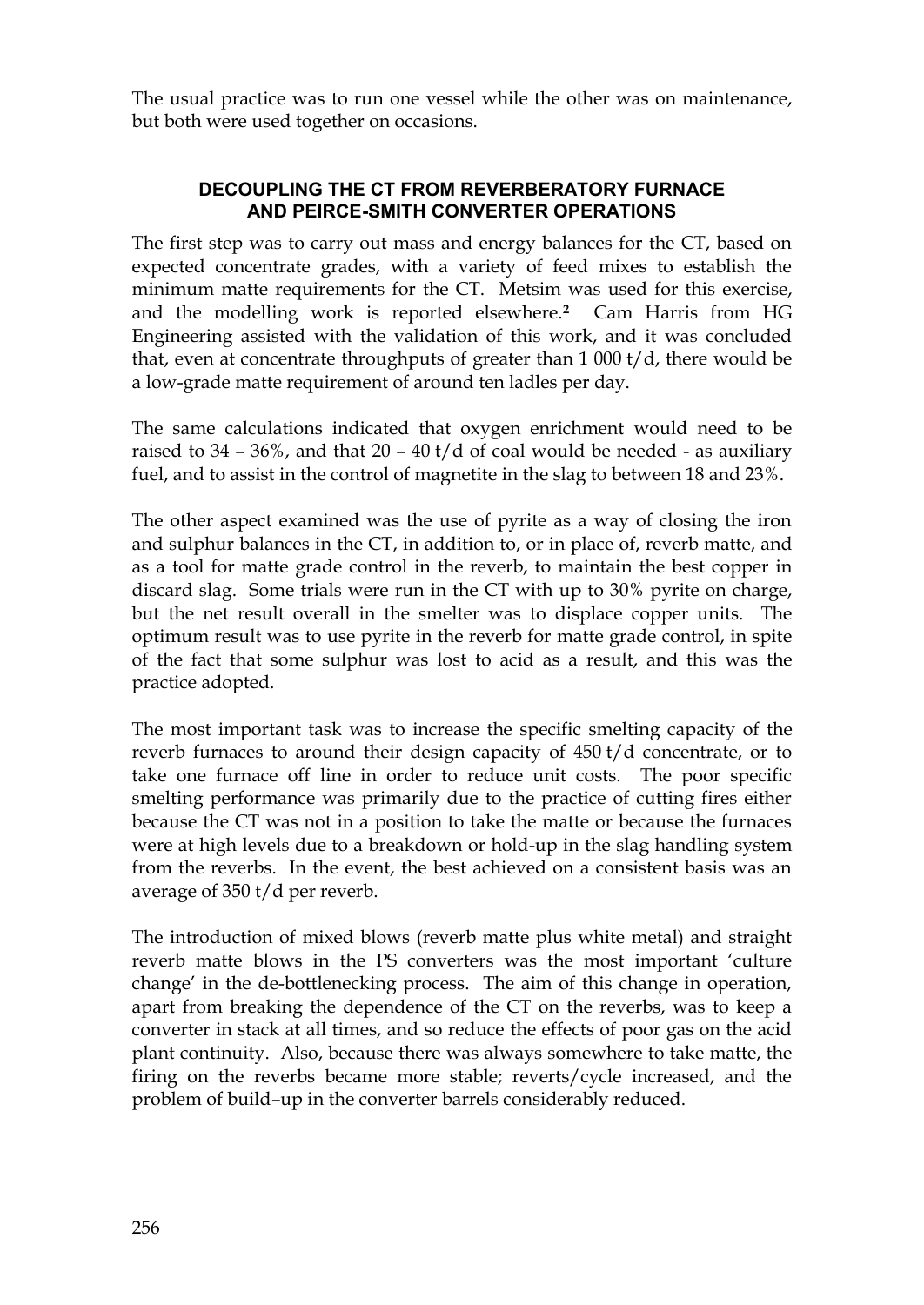### **REDUCTION IN NUMBER OF VESSELS IN OPERATION**

Perhaps the biggest 'culture change' of all was in the reduction of the number of operating units. The first step was to shut down the dedicated scrap melting units, and melt all of the clean scrap in the anode furnaces, leaving the dirty scrap from the tailings leach plant for the converters. The second step was to reduce the number of PS converters from three to two on-line, and the third step was to reduce the number of anode furnaces from four to three on-line. Apart from reducing the unit costs, this change made planned maintenance on vessels easier to implement.

Two other operational changes helped the overall 'culture change'. Consumption of high-grade reverts had been an issue at Nkana since the commissioning of the CT. The practice of taking white metal shell reverts out of the aisle, and handling them through the reverts-crushing system, was discontinued and they are now returned direct to the CT by ladle. Anode slag and high-grade reverts (copper chunks) are now also returned direct to the CT, with the bulk being added when the white metal grade is on the lower side of the target range of 74 – 77% copper.

#### **FLASH DRYING AND TUYERE INJECTION OF BONE DRY CONCENTRATES TO THE CT**

In line with the practice being adopted at the time in Chile by Codelco, a decision was taken in 2000 to install a flash drier and concentrate injection system of nominal capacity 1 200 t/d. The project was put on hold in 2002, but was finally commissioned in March 2004. The Nkana flowsheet following installation of the flash drier is given in Figure 1 below.



**Figure 1:** Nkana flowsheet (2004)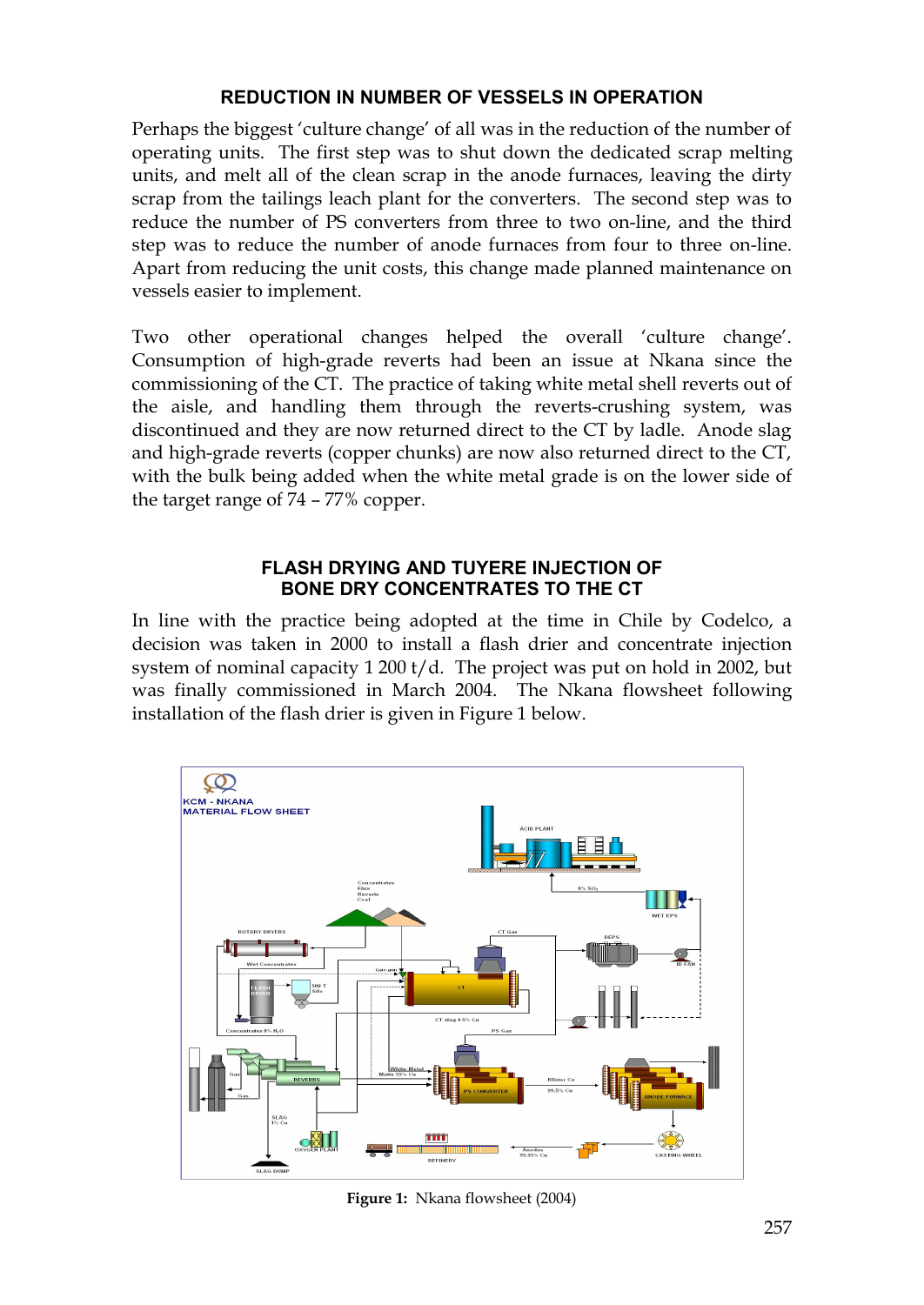There was an abortive attempt to commission the system in September 2003, when the bag-house was seriously damaged by fire during a performance test by Drytech (the supplier of the equipment). The most likely cause of the fire was carryover of coal fines from the coal-fired hot-gas generator.**<sup>3</sup>**

The early results, in terms of concentrate throughput, were encouraging, with a daily rate of 775 tons achieved in May, but there were also some significant early problems in terms of wear on the injection tuyere inner pipes and 'shoes' which change the feed direction, as well as the distribution pipe-work on the vessel itself. To a large degree, those initial problems have been resolved, and the vessel is consistently recording daily figures of around 1 000 tons dry concentrate feed. The tuyere injection system for the converters is shown in Figure 2.

The issue of excessive wear of the tuyere line around the injection tuyeres was significantly reduced by blanking off two conventional tuyeres on either side of the two injection tuyeres, but it still remains an issue because it is likely to be the factor determining the operating time between tuyere-line hot repairs.



# **TUYERE INJECTION SYSTEM**

**Figure 2:** Tuyere injection system for the CT Converter

Another early issue was the control of the bath temperature at high injection rates. This was solved by dedicating one green feed bin to crushed reverts, which could then be added as required; in practice,  $50 - 100$  t/d of crushed reverts are now added daily - another useful step in reducing the reverts load to the reverbs.

The overall assessment from the first two months of operation was that the CT had the capacity for treating at least 1 250 t/d of concentrate, and that what was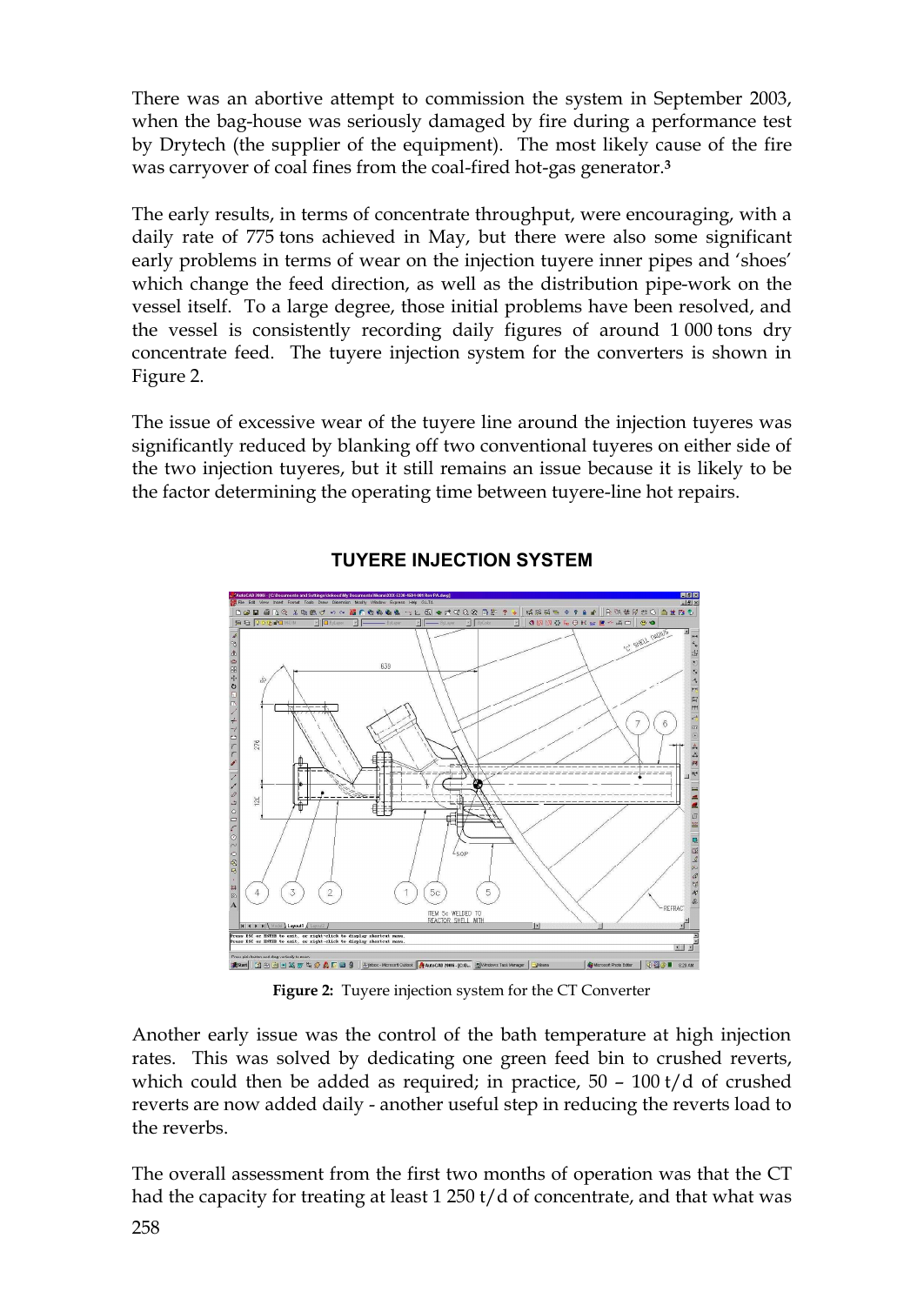now needed was to concentrate on how to handle the higher tonnage of CT and PS slag through the reverbs, and maintain acceptable copper levels in the discard slag.

### **CT AS PRIMARY SMELTING VESSEL AT NKANA, WITH REVERB SLAG CLEANING**

In mid 2004, the outlook for KCM concentrate supply into the future, based on expansion of the Konkola mine, was around 500 000 tons per annum, with an equivalent cathode production in the range 140 – 150 000 t/a.

Studies on the continued use of the CT, or installation of Isasmelt technology, were carried out with the assistance of INDEC and Kvaerner, to determine capital and operating costs for the two options. Both cases assumed installation of an electric furnace for slag cleaning at a later stage, with interim use of the reverbs for slag cleaning.

The least-capital option, and the option with the least technical risk, given the nature of the KCM concentrates, and performance of similar-sized units in Chile, was to continue with the CT using an appropriate amount of low-grade reverb matte to make the required  $Fe/SiO<sub>2</sub>$  ratio in CT slag, and/or close the energy balance.

It should be noted that there were considerable reservations from the operating team at Nkana about the practicality of electric furnace slag cleaning, where only a high-grade matte could be simply produced, as this option puts pressure back onto the CT for the closure of the energy balance, and the PS converters for build–up, and reverts and scrap consumption. Pyrite can be added to an electric furnace, to reduce matte grade, but there are significant problems with gas handling and the added complication of feed bins.

In the light of the work done at Cyprus Miami, with an electric furnace, previously used for smelting, as a slag-cleaning unit, and at Sterlite Tuticorin, using a rotary holding furnace as a slag cleaner, it was decided to proceed with trials using a reverb furnace as a slag cleaner.

# **REVERBERATORY FURNACE SLAG CLEANING TRIALS**

The first step was to monitor operations on #3 and #4 reverbs on a twenty-four hour basis, for a period of five days. Particular attention was paid to the following :

- · furnace level control and skimming practice
- slag train movements
- · copper and magnetite in discard slag
- · slag temperatures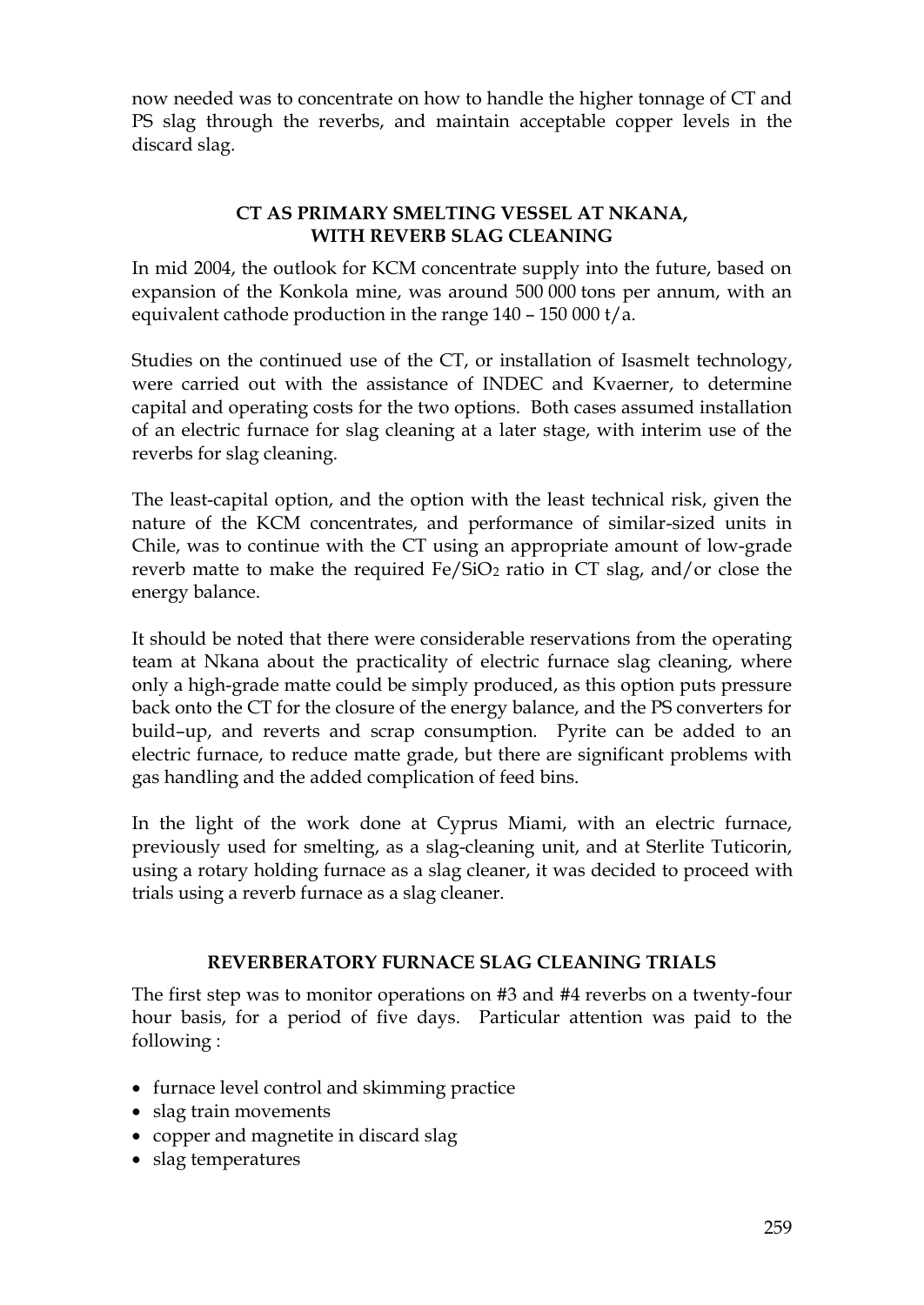· distribution of return slag from the CT and converters between the two reverbs

The detailed results are the subject of an internal report.**4** Slag temperatures were generally around 1275ºC in both furnaces. The reverb furnace discard slag data is given in Table 4.

|                       | $09-Aug$ | $10-Aug$ | $11-Aug$ | $12-Aug$ | $13-Aug$ | Average |
|-----------------------|----------|----------|----------|----------|----------|---------|
| #3 Furnace            |          |          |          |          |          |         |
| $\%$ Cu               | 0.75     | 0.7      | 1.48     | 1.18     | 1.04     | 1.03    |
| $\%$ SiO <sub>2</sub> | 33.6     | 40.0     | 36.7     | 31.0     | 35.3     | 35.3    |
| $\%CaO$               | 4.7      | 3.3      | 3.8      | 3.6      | 1.7      | 3.4     |
| %Fe                   | 30       | 28.6     | 32.1     | 33.1     | 33.7     | 31.5    |
| $\%Fe3O4$             | 6.0      | 2.5      | 4.5      | 2.8      | 5.0      | 4.2     |
| #4 Furnace            |          |          |          |          |          |         |
| $\%$ Cu               | 1.1      | 1.36     | 0.78     | 1.19     | 0.78     | 1.04    |
| $\%$ SiO <sub>2</sub> | 32.9     | 40.9     | 38.2     | 34.7     | 37.3     | 36.8    |
| $\%CaO$               | 3.6      | 1.6      | 3.1      | 2.3      | 2.6      | 2.6     |
| %Fe                   | 31.5     | 36.6     | 36.1     | 34.6     | 33.8     | 34.5    |
| $\%Fe3O4$             | 6.0      | 7.0      | 8.0      | 9.0      | 10.0     | 8.0     |

**Table IV:** Reverb Furnace Discard Slag Data

The monitoring period showed significant operating problems in both furnaces, but particularly #4, which was taking 60% of the return CT, and PS slag. #4 furnace ran slag levels of > 14 inches for 90% of the skims, and matte appeared on 25% of the skims. #3 furnace ran between 12 and 14 inches for 65% of the skims, with matte appearing on 5% of the skims. Copper levels in discard slags were > 1% for both furnaces, and magnetite levels in discard slags were high  $($ > 4%), particularly for #4 furnace where the average was 8%.

This survey showed that the matte sumps were poor on both furnaces, and that there were effectively no settling areas that would allow reduction of magnetite to take place. As a result, it was decided to implement the technique used in the rotary slag-cleaning furnace at Sterlite Tuticorin where cast iron is added to assist with magnetite reduction.

### **REVERBERATORY FURNACE SLAG CLEANING TRIALS, USING CAST IRON AS A REDUCTANT**

The same base parameters as for the initial work were monitored twenty-four hours per day for nine days. In addition, around two tons per day of cast iron was added to each furnace in a prescribed pattern. At the same time, air pipes were used to agitate the area around the matte tap holes.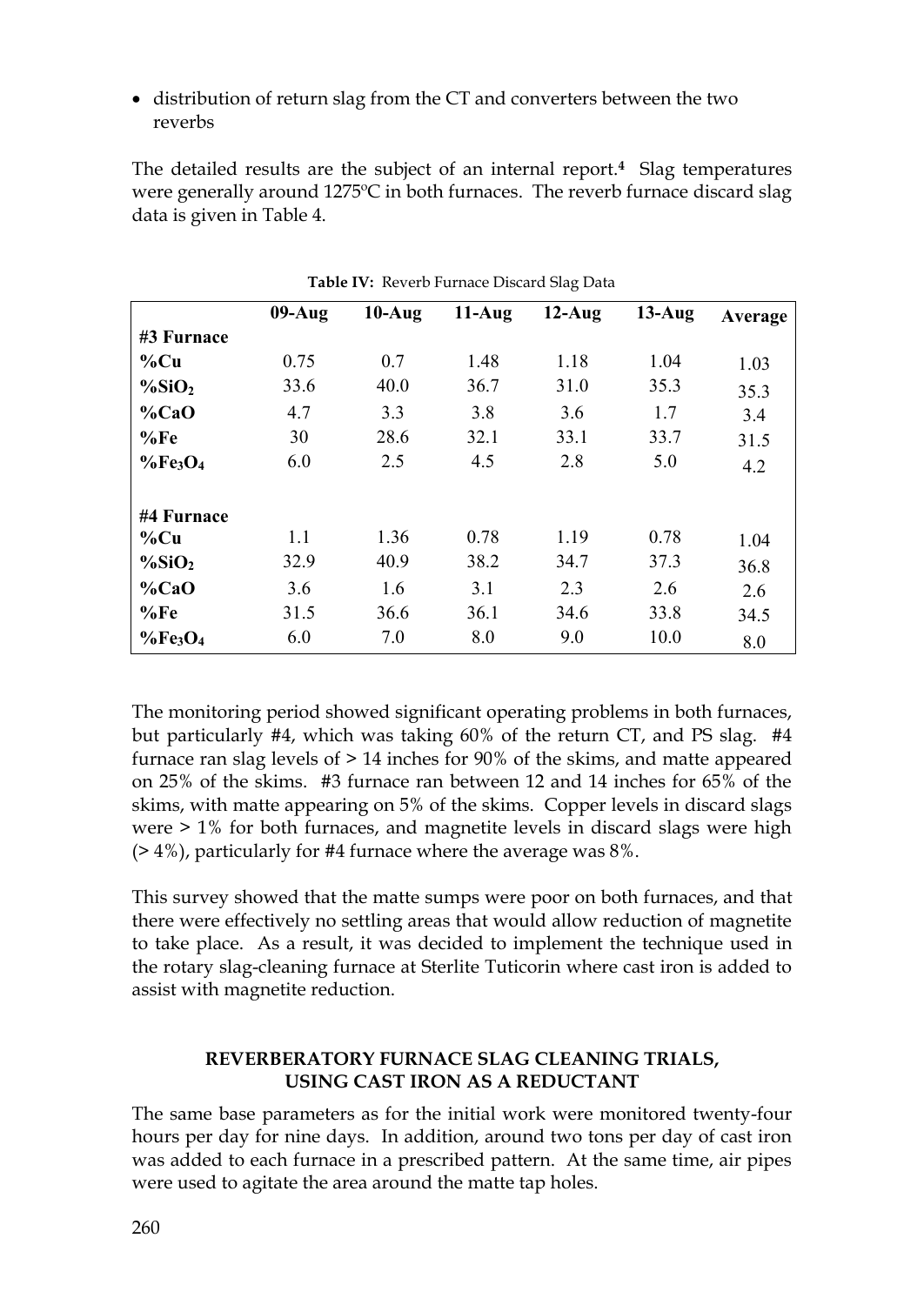The detailed results are the subject of an internal report.**5** The data for discard slag composition and slag temperatures is given in Table V.

|                       | $25 -$ | $26 -$ | $27 -$ | $28 -$ | $29-$ | $30-$ | $31-$ | $01-$<br><b>Sep</b> | $02-$<br>Sep | Aver |
|-----------------------|--------|--------|--------|--------|-------|-------|-------|---------------------|--------------|------|
| #3 Furnace            | Aug    | Aug    | Aug    | Aug    | Aug   | Aug   | Aug   |                     |              | age  |
| $%$ Cu                | 0.66   | 0.58   | 1.02   | 1.05   | 0.63  | 0.80  | 0.65  | 0.80                | 1.10         | 0.81 |
| $\%$ SiO <sub>2</sub> | 42     | 46.8   | 43.1   | 34     | 37.5  | 40.2  | 34.2  | 38.5                | 33.8         | 38.9 |
| $\%CaO$               | 4.2    | 6.2    | 5.5    | 7.5    | 6.3   | 6.2   | 9.2   | 10.8                | 12.8         | 7.6  |
| %Fe                   | 25.6   | 18.6   | 31.5   | 26.2   | 27.8  | 27.5  | 26.3  | 23.6                | 26.7         | 26.0 |
| $\%Fe3O4$             | 3.1    | 1.3    | 4.2    | 4.2    | 2.9   | 1.3   | 4.0   | 1.1                 | 1.1          | 2.6  |
| Random                | 1260   | 1277   | 1266   | 1321   | 1340  | 1352  | 1257  | 1315                | 1301         | 1299 |
| Temp <sup>o</sup> C   |        |        |        |        |       |       |       |                     |              |      |
| #4 Furnace            |        |        |        |        |       |       |       |                     |              |      |
| $%$ Cu                | 1.15   | 1.19   | 0.48   | 1.05   | 1.08  | 1.43  | 2.06  | 1.50                | 0.73         | 1.19 |
| $\%$ SiO <sub>2</sub> | 38.6   | 40.0   | 35.3   | 39.2   | 33.8  | 31.2  | 28.3  | 32.8                | 44.7         | 36.0 |
| $\%CaO$               | 6.6    | 5.2    | 2.8    | 4.7    | 5.1   | 4.2   | 4.4   | 8.8                 | 6.6          | 5.4  |
| %Fe                   | 30.8   | 26.6   | 35.1   | 26.7   | 30.8  | 36.1  | 40.7  | 30.2                | 29.9         | 31.9 |
| $\%Fe3O4$             | 4.5    | 1.5    | 5.1    | 5.2    | 5.0   | 6.4   | 5.8   | 6.0                 |              | 4.9  |
| Random                | 1237   | 1258   | 1220   | 1238   | 1247  | 1243  |       |                     |              | 1241 |
| Temp <sup>o</sup> C   |        |        |        |        |       |       |       |                     |              |      |

**Table V:** Reverb Furnace Discard Slag Data

For this monitoring period, the levels in both furnaces were under control, although #4 ran at higher levels than #3. The average level for #3 was 12 inches, and for #4 15 inches. Both furnaces treated about the same tonnage of CT and PS slag per day, and took about the same amount of charge per day. #3 furnace responded well to the treatment with cast iron, as the sumps opened up and matte was not recorded on any of the skims. Copper in slag reduced to an average of 0.8%, and magnetite to an average of 2.6%. #4 furnace did not respond as well, although there was an improvement in the sumps but not to the extent of #3. Magnetite in slag remained high, at an average of 4.9%, and copper in slag was high at an average of 1.2%.

# **CONCLUSIONS FROM THE SLAG CLEANING TRIALS**

Use of cast iron as a reductant, together with agitation around the matte tap holes, helped maintain the settling areas in the reverb, and is an important mechanism for keeping low levels of magnetite in discard slag. With good furnace level control, and magnetite levels in discard slag < 4%, it is possible to maintain < 1% copper in discard slag over the long term.

 A purpose-built reverb furnace with a combination of end-wall coal-firing and oil/oxy-fuel roof-firing would have sufficient settling capacity to handle all the CT and PS converter slag for a smelter throughput of 1 500 t/d concentrate. In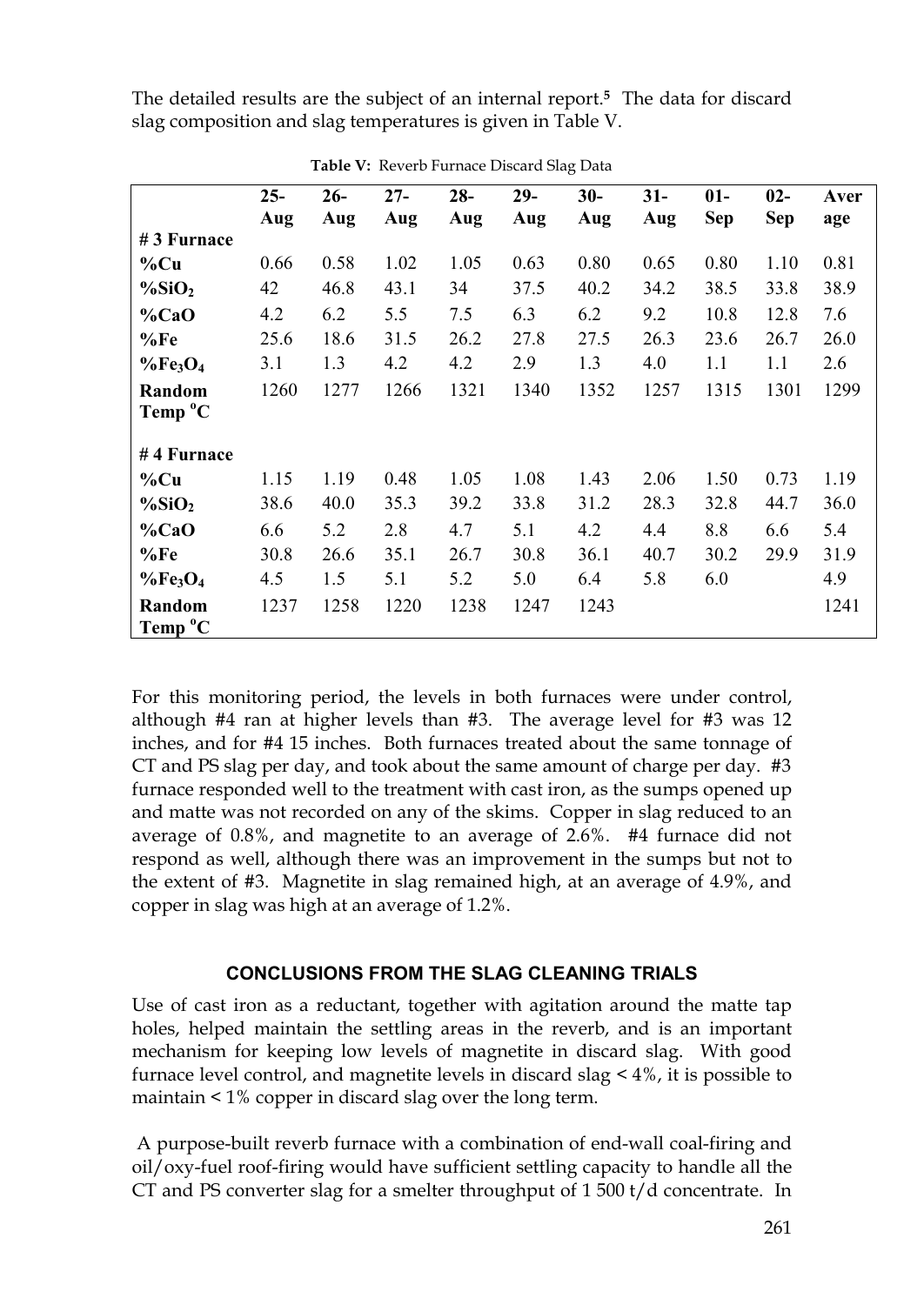this case, the split of concentrates would be  $1250$  t/d to the CT and  $250$  t/d to the slag-cleaning reverb.

# **PREPARATION FOR CT AND ONE REVERB OPERATION**

Cast iron additions to both reverbs, and agitation around the tapholes, was continued during October and November, along with close monitoring of hearth condition. Six points were monitored in each furnace. The results for the two furnaces are summarized in Table VI below.

|                                     | October | <b>November</b> |
|-------------------------------------|---------|-----------------|
|                                     |         |                 |
| <b>Dry Concentrate Throughput -</b> |         |                 |
| t/d                                 |         |                 |
| $-$ # 2 Reverb                      | 312     | 305             |
| $-$ #4 Reverb                       | 309     | 192             |
| $-CT$                               | 547     | 443             |
| - Total                             | 1168    | 940             |
| $Reverts - t/d$                     |         |                 |
| $-$ # 2 Reverb                      | 164     | 170             |
| $-$ #4 Reverb                       | 170     | 103             |
| Return CT + PS Slag -               |         |                 |
| ladles/day                          |         |                 |
| $-$ # 2 Reverb                      | 13      | 19              |
| $-$ #4 Reverb                       | 13      | 10              |
| Cu in Discard Slag - %              |         |                 |
| $-$ # 2 Reverb                      | 0.81    | 0.78            |
| $-$ #4 Reverb                       | 0.93    | 1.03            |
| <b>Furnace Levels - inches</b>      |         |                 |
| $-$ # 2 Reverb                      | 10      | 6.5             |
| $-$ #4 Reverb                       | 15.5    | 13.5            |
| <b>Hearth Measurements - metres</b> |         |                 |
| $-$ # 2 Reverb                      | 6.43    | 6.48            |
|                                     |         |                 |
| $-$ #4 Reverb                       | 5.97    | 5.59            |

| Table VI: Results Summary for October and November |
|----------------------------------------------------|
|                                                    |

In October, the split of concentrate between #2 and #4 reverbs was approximately equal, as was the reverts. CT plus PS slag was equally split between the two furnaces. The average hearth measurements in #4 furnace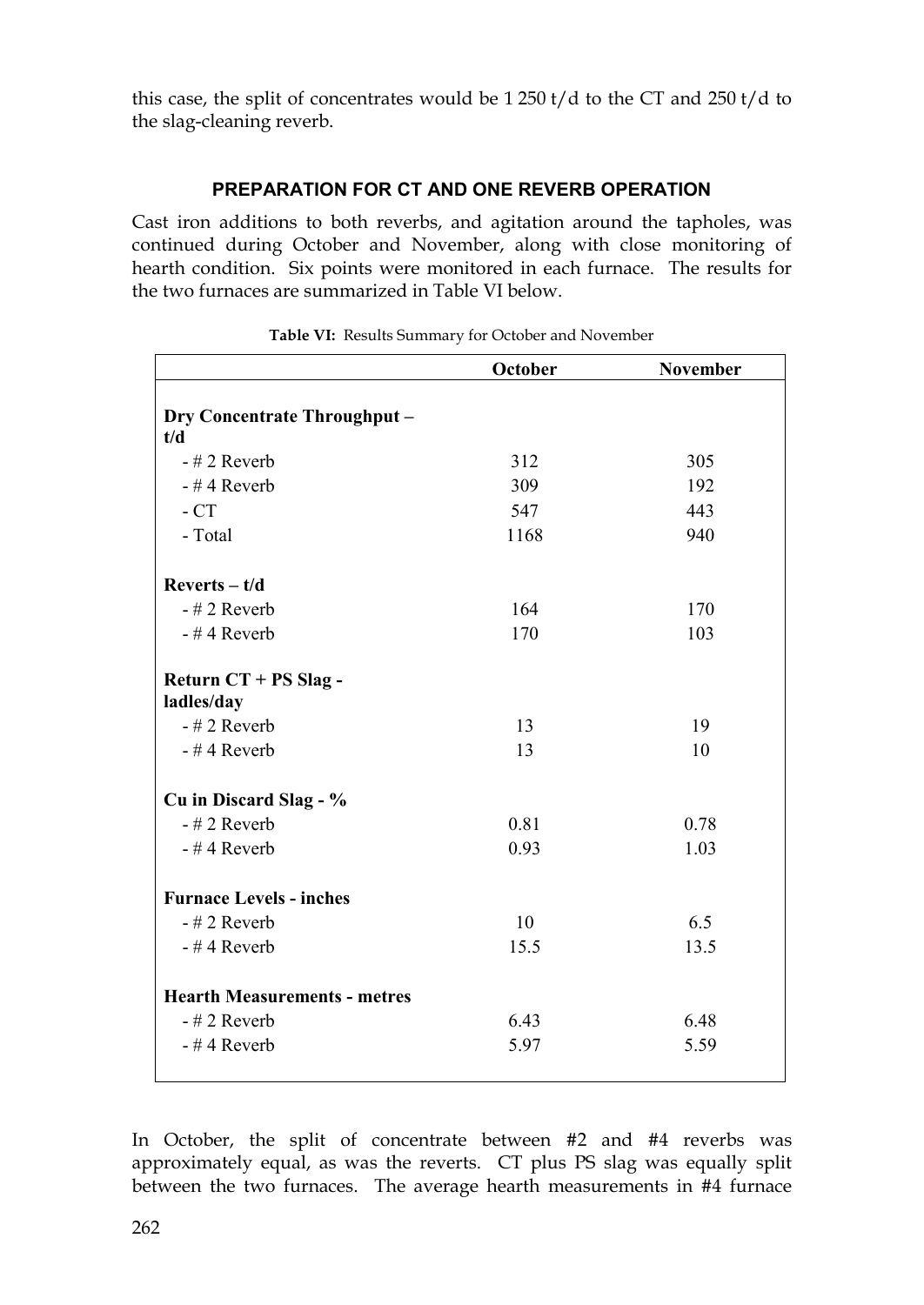were 0.46 m less than #2 furnace, and, to some extent, this is reflected in the furnace levels, which were an average of 15.5 inches for #4 furnace, as compared to 10 inches on #2 furnace. Copper in discard slag for both furnaces was < 1% on average.

In November, the concentrate and reverts throughputs for #2 furnace were similar to October, but the throughput to #4 was reduced significantly. The amount of CT and PS return slag returned to the reverbs was not in the ratio of concentrates charged, with more going to #2 than to #4. While furnace levels in #4 furnace were less than in October, the build-up in the hearth increased from October, in spite of routine cast iron additions. #2 furnace levels were well under control in October, and consistently met the target level of 6 – 7 inches. Copper in discard slag for #2 furnace was similar to October, but was > 1 % for #4 furnace.

In summary, #2 furnace performed well as a slag-cleaning furnace during November. Particular attention was paid to the cast iron additions and skimming practice.

# **CT AND ONE REVERB OPERATION IN DECEMBER**

|  | The results for December are summarized in Table VII below. |
|--|-------------------------------------------------------------|
|--|-------------------------------------------------------------|

|                                     | <b>December</b> |
|-------------------------------------|-----------------|
|                                     |                 |
| <b>Dry Concentrate Throughput –</b> |                 |
| t/d                                 |                 |
| $-$ # 2 Reverb                      | 371             |
| $-CT$                               | 523             |
| - Total                             | 894             |
| $Reverts - t/d$                     |                 |
| $-$ # 2 Reverb                      | 280             |
| Return CT + PS Slag -               |                 |
| ladles/day                          |                 |
| $-$ # 2 Reverb                      | 23              |
| Cu in Discard Slag - %              |                 |
| $-$ # 2 Reverb                      | 0.87            |
| <b>Furnace Levels – inches</b>      |                 |
| $-$ # 2 Reverb                      | 8               |
| <b>Hearth Measurements - metres</b> |                 |
| - # 2 Reverb                        | 6.78            |
|                                     |                 |

**Table VII:** Results Summary for December